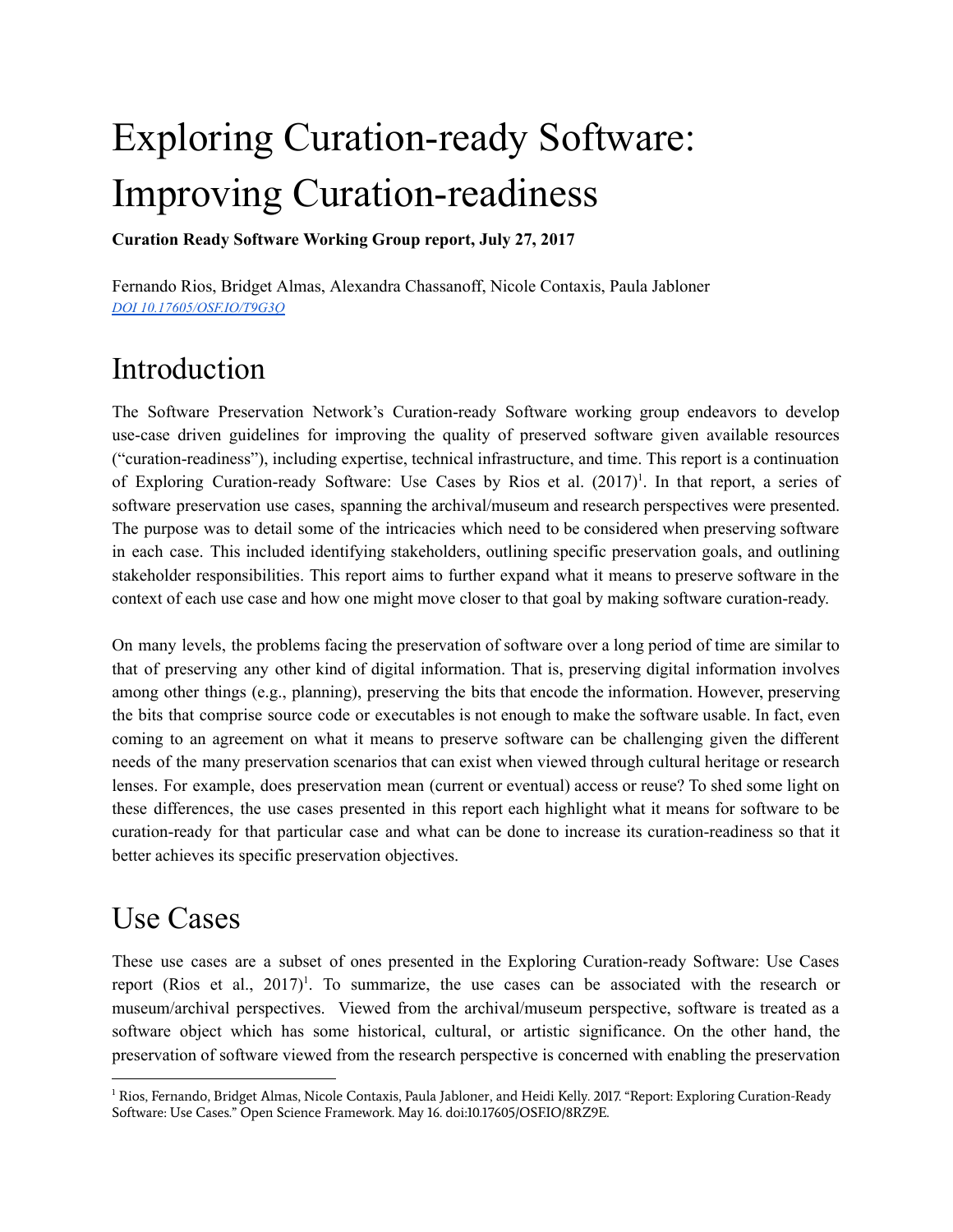of a scholarly body of work for the purposes of understanding, reproducing, and reusing part of, or the entire body of work.

These use cases were drawn from the author's own area of expertise in regards to software and therefore reflect each of the individual experiences and pain points encountered when dealing with software preservation issues. Cases A1 to B2 are closely associated with the research perspective and therefore reflect many of the difficulties associated with software development and preserving the scholarly record. The remaining cases are more closely associated with the museum/archival perspective and reflect the relevant difficulties such as collecting associated material, organizing it, and ensuring software remains accessible and, if possible, usable.

To facilitate comparisons across use cases, each case is described using the same structure. That is, each case begins with a short description, followed by a short summary of salient qualities. These first two two items summarize the information from Rios et al. (2017). The current report goes further to then present a definition for what it means for the software to be curation-ready in the context of that use case. This is followed with a description of the kinds of issues, questions, needs, etc. that should be addressed to increase the software's curation-readiness. Finally, a list of things that a curator, archivist, or research data manager could do to address the issues, questions, and needs is presented.

### Case A1

This use case deals with software developed as part of the research process, either as a tool that supports addressing research questions of interest (e.g., data processing and analysis scripts, figure generation, or data collection software) or as the result of the research itself (e.g., implementation of novel algorithms, decision support tools, tools to enhance other people's research, etc).

### Salient qualities of use case

- Produced in the course of academic research (usually, but not necessarily, scientific research)
- Enable research scrutiny, reproducibility, and reuse; preserve the scholarly record
- Source code openly released
- Curation takes place at the end of development

### Curation-readiness definition

A software artifact (i.e., executables or code) that is ready to be shared, found, understood, cited, compiled and/or executed, and preserved to ensure it remains buildable/executable, along with adequate metadata which supports the intent of preservation.

### How to increase curation-readiness

The most important quality that affects the curatability of software in this case is the fact that the research has ended and changes to the code are no longer possible due to various reasons (funding has ended, relevant personnel have left, etc).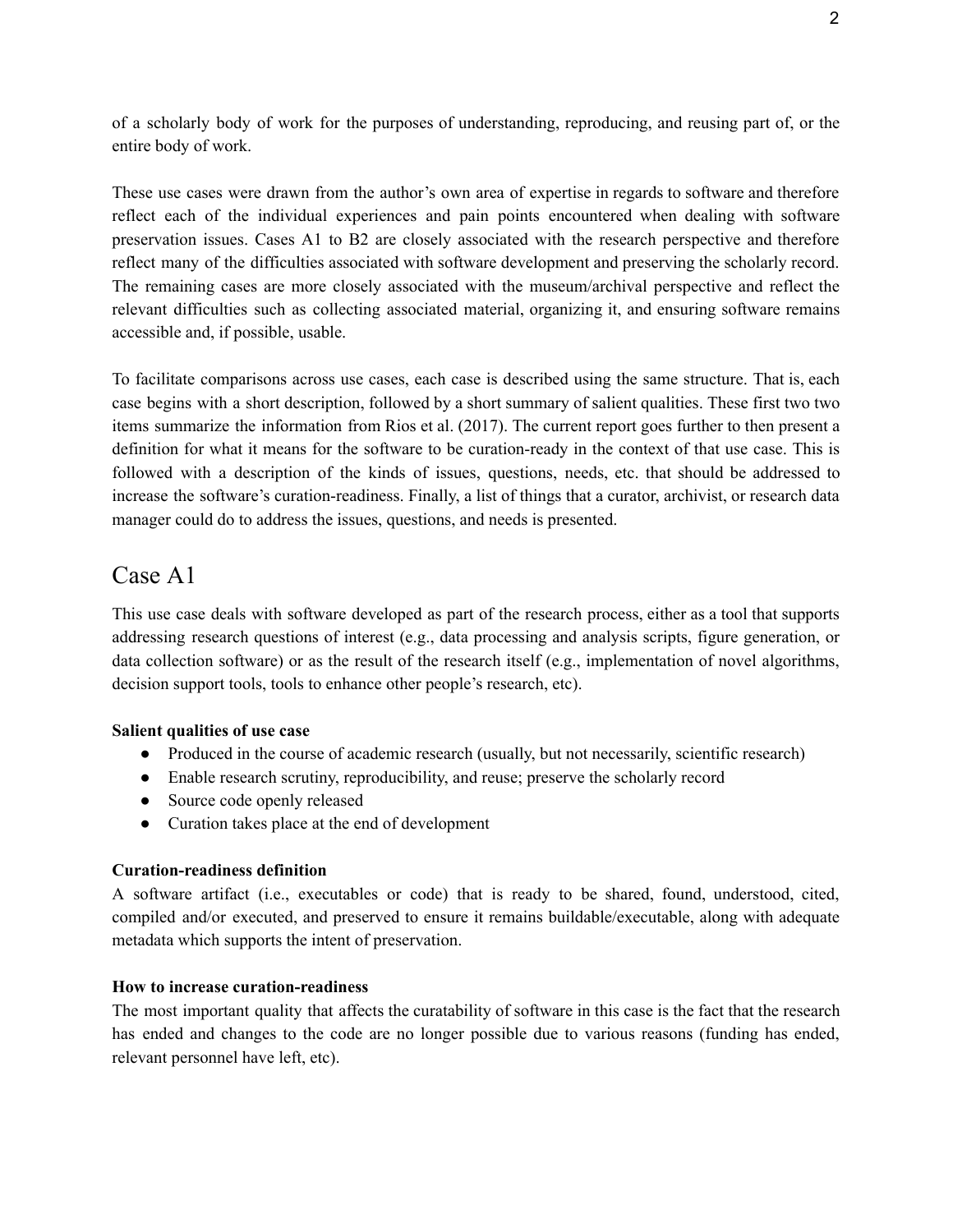To increase the curation-readiness of code, the most important questions revolve around determining the purpose of preservation as this will have implications for the approaches and effort needed to achieve the preservation goals. For example, preserving code so others can examine it will require less effort than preserving the ability to re-execute the software. The metadata needed to compile the software may overlap, but not be identical to the metadata needed to find and cite it.

For citation purposes, it is sufficient to include the title of the software, the authors, version, location where the software can be found, and a unique identifier such as a DOI. For discovery, keywords and a brief description are additionally needed. For understanding, using and modifying the code, more comprehensive information is needed such as a user's or developer's manual, code comments, and critically, information on which dependencies are needed and how to obtain them. For evaluating the trustworthiness of the software, information on who else is using the software, where it has been cited, and how it has been validated is very useful.

To make a software package more curation ready, packaging it and describing it at a level of granularity that is appropriate for the preservation and/or sharing goal is very useful. For example, if a software has multiple parts and the audience is developers, packaging and describing the relevant parts individually might be the more useful approach. On the other hand, if the audience is end users, collecting everything into a single package and describing it as a whole would be more appropriate.

Finally, it is important to remain mindful of intellectual property issues. Communicating how a piece of code can be used, modified, and (re)distributed is a critical part of sharing software. Explicitly attaching a license or other terms is the way this information is best communicated. There are also other issues that should be kept in mind such as meeting funder requirements for releasing software and potential pitfalls such as adhering to export restrictions (e.g., cryptographic software).

### How can curator/curating body help? (Actions, Q's, criteria, etc.)

The following actions would help increase the curation-readiness of research software that has been already developed.

*Elicit the purpose of the software and goals of preservation/sharing.* This will help in identifying the preservation and sharing approach (e.g., how to package the software, where to put it, etc.). To elicit this information, questions that can be asked include: "how do you envision your software being used by others?" or "do you envision others repurposing parts of your code?"

*Help with license selection.* Attaching a license is how terms of re-use are communicated. If no license is attached, standard copyright applies even if source code has been released (at least in the US) which may unintendedly hinder reuse.

*Help with determining at what level of granularity/detail to describe and package the software.* This is important as different audiences and reuse scenarios may benefit from packaging and describing the software as a whole or as individual pieces that can be separately reused. Determining this granularity is informed by the preservation and sharing goals mentioned above.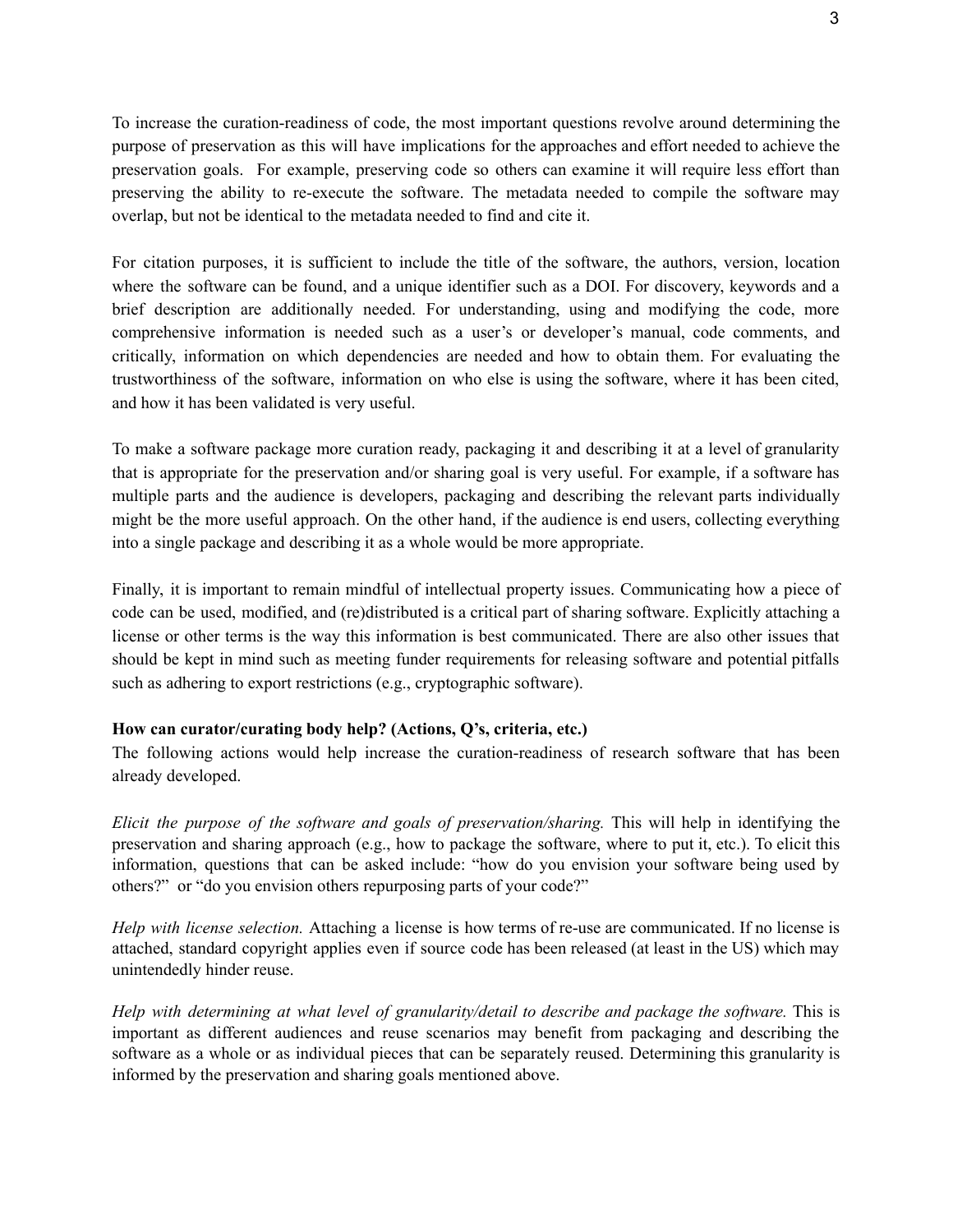*Suggest the use of virtual machines or containers if the intended use case would benefit.* This is related to the granularity/detail activity above. For example, complex software with many dependencies, difficult configuration, or a desire for longer term reproducibility may benefit from packaging in a virtual machine. Note that virtual machines and containers should NOT be the only thing that is preserved since disentangling the software from the virtual machine environment may be difficult and may hinder reuse in new scenarios.

*Be prepared to harvest most information without the software creator's help.* Because it can be difficult to convince researchers to provide structured metadata, curators should be prepared to collect and structure this metadata using any documentation that was actually provided, code comments, websites, literature searches etc. This harvested information can simply be presented to the researcher that wrote the software for their approval.

### Case A2

This case is nearly identical to A1 with the key difference that the software is still early in development. This means that more can be done to plan for and adopt practices which make the software more easily understandable, shareable, and preservable, the end goal being reusability over time.

### Salient qualities of use case

- Same as Case A1
- Curation activities can take place before starting and during the software development lifecycle as well.

### Curation-readiness definition

Same as Case A1

### How to increase curation-readiness

In addition to what was outlined for Case A1, there are several ways to increase curation-readiness which arise from established software development best-practices. Refer to reproducible research best practices 2 for details The overarching theme to these recommendations is that development should take place assuming the software will be shared (even if it actually won't be). Specific actions and recommendations are outlined below.

### How can curator/curating body help? (Actions, Q's, criteria, etc.)

In addition to what was outlined for Case A1, the following actions can be taken to increase the curation-readiness of software that is in the early stages of development.

*Recommend use of version control systems.* Version control systems encourage a more robust software development process and allows for more easily maintaining and improving the code (e.g., easier to find and fix bugs). It also makes it easier to identify which version of the software was used to obtain a specific research output. This is useful for citation and reproducibility.

<sup>2</sup> E.g., <http://uwescience.github.io/reproducible/guidelines.html> or <https://esipfed.github.io/Software-Assessment-Guidelines/>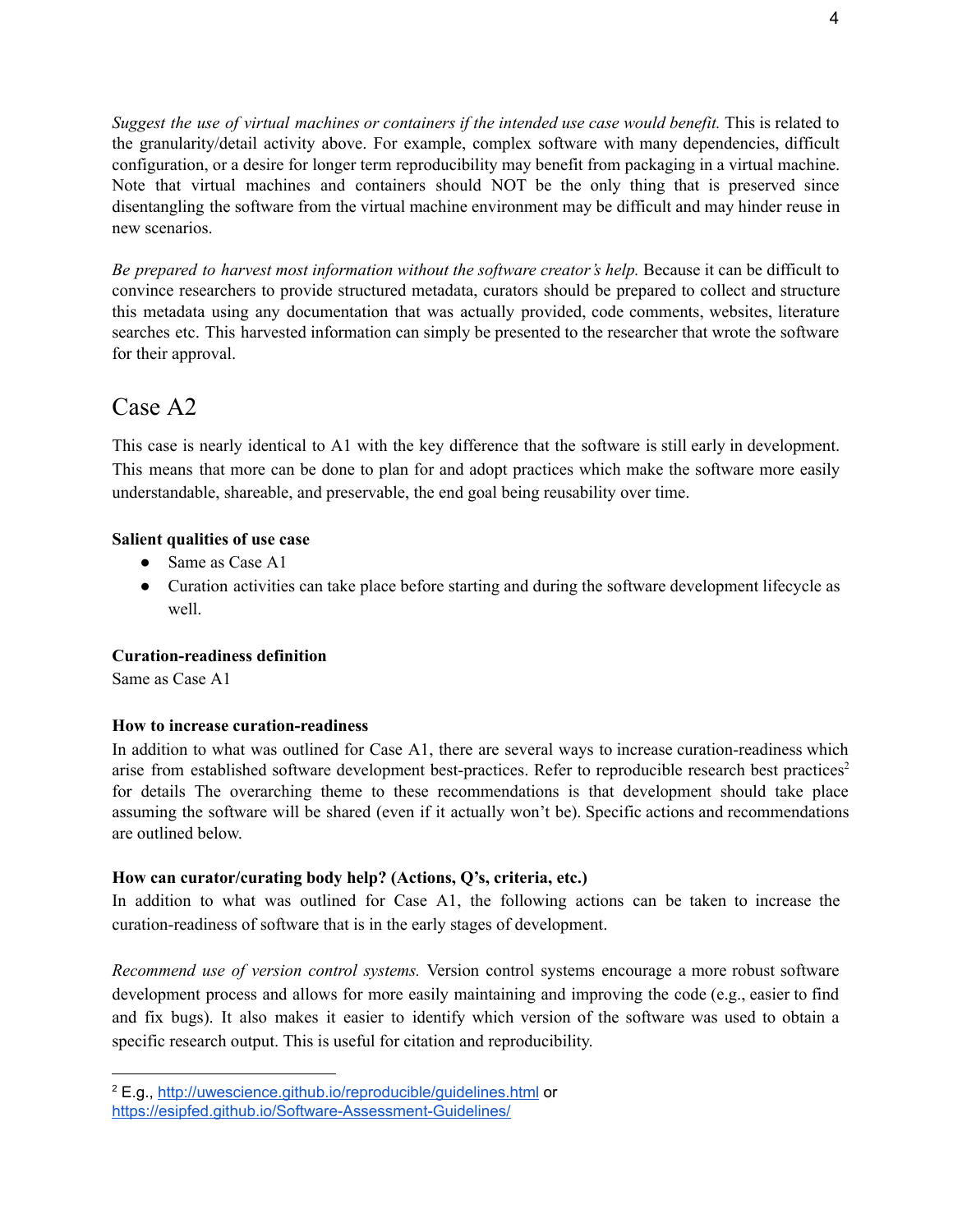*Recommend a mechanism for dependency tracking.* Software dependencies (i.e., modules a particular piece of code depends on) can greatly complicate the sharing and preservation of software. Something as simple as listing the names and version numbers of any software libraries that a particular software requires can be of great help to those that will reuse it. For more complex codebases, making use of dependency management tools like Maven or package managers and installation scripts like those used with languages like Python or R can be highly beneficial for users of the code. Keeping copies of dependencies may not be needed unless those dependencies have a high chance of becoming unavailable during the preservation time frame.

*Recommend open or non-proprietary libraries, platforms, data formats.* This is related to the previous point on dependencies. Even if dependencies are listed, if they cannot easily be obtained, the problem of reusing someone's work becomes more complicated. By encouraging the use of non-proprietary tools and data formats, it becomes easier to preserve a complete, nearly self-contained software artifact that can more easily be used by others. A resource that lists a wide variety of open source libraries and frameworks is Libraries.io. 3

*Curator should be knowledgeable on basic software development best-practices.* Basic things like documenting the purpose of the code, what is needed to compile and run it, and how it should be used are critical pieces of information that should be included with the code. Some code-specific best-practices include

- Eliminating dependencies on specific hardware, operating systems, or file structures, when possible. For example, it is not recommended to use direct system calls as it makes the code less portable to other systems. It is also not recommended to hardcode file paths into source code. Instead make the paths to folders or files a parameter that can be given by the user.
- Including example data and tests when possible. This allows the verification of the software's functioning.

*Recommend code be modular and structured so that specific statements in a paper can be linked to specific parts of the code.* This makes it easier for others to understand how specific claims or results arise. Alternatively, the curator should be prepared to make a recommendation on workflow management and capture tools if appropriate (e.g., Taverna, VisTrails, Reprozip, and many others) and how code can be developed to integrate with those tools.

### Case B1

This use case deals with the curation of software that is part of a network of distributed services and linked data and supports an online digital publication of a scholarly work product. The software itself is not the primary research output but the research product is dependent upon it for its presentation. Development is either not started, is at an early stage, or has at least some continued funding to support preservation activities.

<sup>3</sup> <https://libraries.io/>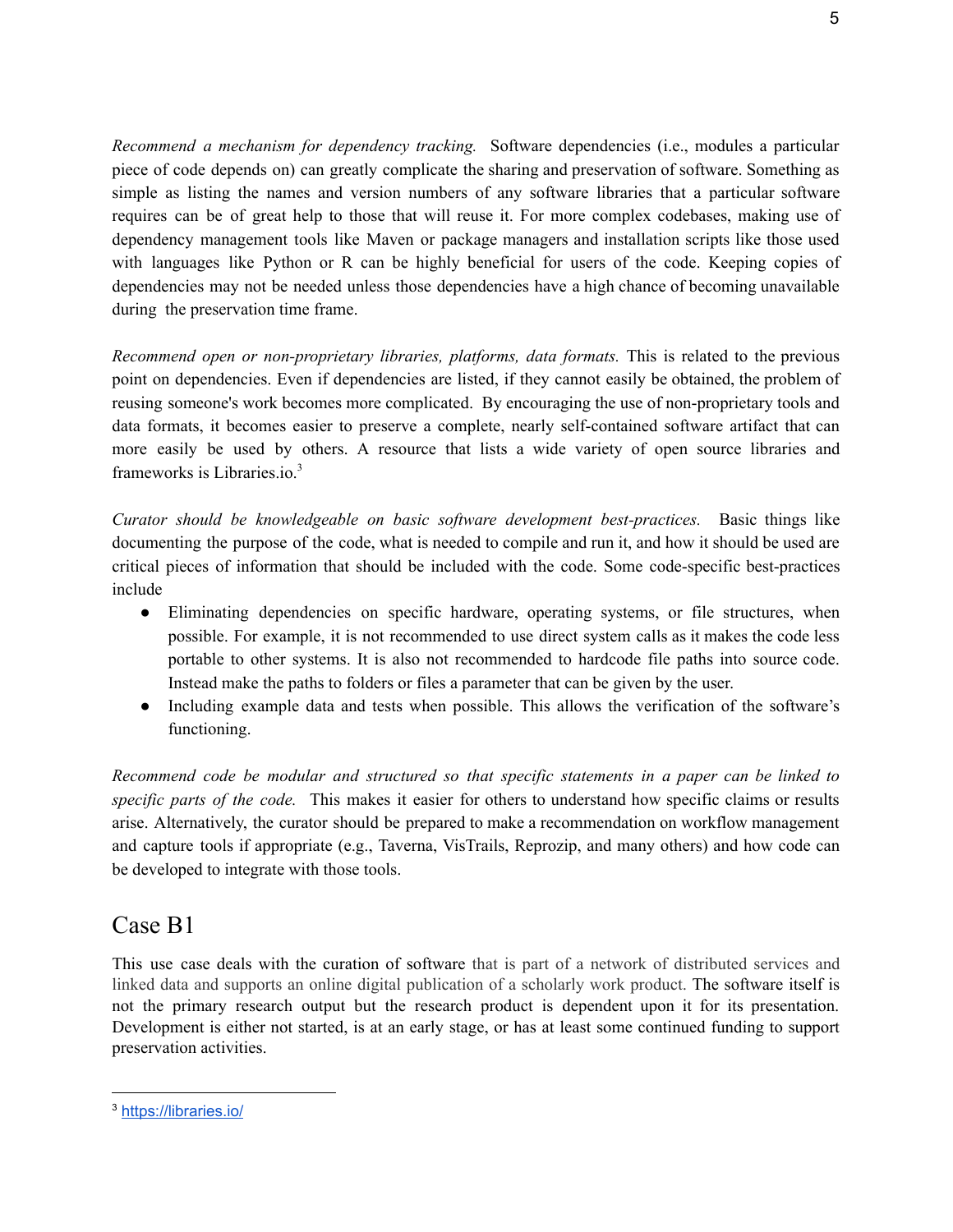### Salient qualities of use case

- Research product is dependent upon it for presentation
- Part of a larger, service-based ecosystem
- Many external dependencies
- Development is funded and is not started or in early stage

### Curation-readiness definition

The software would be deemed to be curation ready if it can be distributed as a package that can be shared, whether for preservation and archiving, or reuse. It would contain documentation on installation/deployment, use and architecture/design; clear identification of any dependencies (with dependencies included if possible), unit tests, and identification of all contributors to the development of the software, including individuals who participated in its design and testing as well as the actual coding.

### How to increase curation-readiness

While all of the recommendations in the prior use cases, A1 and A2, are pertinent to this use case, the complex nature of distributed software necessitates some further considerations that should be taken into account from the start of the software development process.

- Design the code so that all dependencies on external services and linked data sets are configurable characteristics that must be defined in order to deploy the software. In combination with the use of a configuration management tool, as discussed in further in the next point, this will enable you to make sure that all dependencies are clearly documented. In addition, make sure that external service and data dependencies are also identified in the user interface of the software to ensure that sources are properly cited and credited.
- To facilitate packaging and redistribution of the software, from the very start of development use an open source configuration management tool (such as Puppet<sup>4</sup>) to deploy the software. This will ensure that all deployment dependencies are exposed and documented via the configuration management tool manifests and that the act of deploying is a consistently repeatable process.
- Future proof the software against changes in the external libraries on which it depends. Make sure explicit versions of all 3rd party library dependencies are defined in software packaging manifests, rather than using default or latest versions. Additionally, as the required versions of external and 3rd party libraries and services may not be guaranteed to be available in perpetuity, creating a local repository of all 3rd party library dependencies can be a good practice.
- Evaluate sustainability policies and long-term viability of external services and data set dependencies prior to using them. In addition, consider creating local snapshots of any data sets upon which the software or publication depends, and and provide a configurable switch in the code to enable use of the snapshot rather than the live data.

<sup>4</sup> https://puppet.com/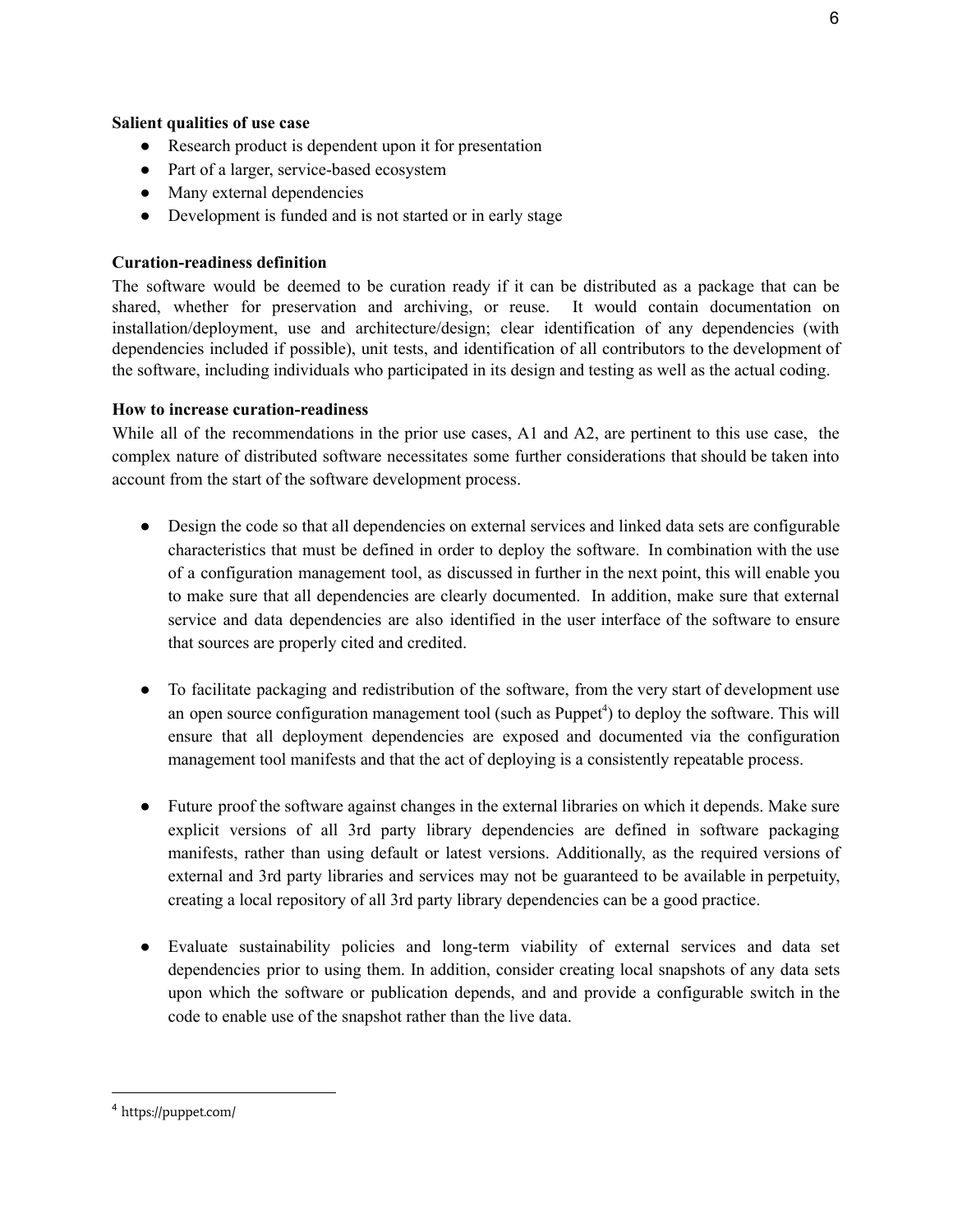- Develop integration tests which explicitly test all workflows and service dependencies. Structure software so that mocks can be used in integration testing for all external dependencies.
- Carefully consider technology choices. While frameworks and 3rd party libraries can greatly reduce development time and cost, they also add risk. Avoid using trendy frameworks unless they provide real value to the project and can still be maintained if the original maintainers decide not to support them further.
- $\bullet$  Make and publish static web archives (for example using a tool like webrecorder.io<sup>5</sup>) at significant milestones in development. This ensures that even if the software stops working, the scholarly work product it supported can still be accessed.

### How can curator/curating body help? (Actions, Q's, criteria, etc.)

All of the actions outlined in the prior use cases A1 and A2 are relevant for this use case and the curator and/or curating body can provide additional guidance on several points:

- Offer guidance on how to evaluate the sustainability of services and and data sets on which the software depend. A useful approach might be to develop a set of criteria for researchers and developers to use in making these decision.
- Provide recommendations and advice on how to properly cite and credit external data sets and services.
- Identify the metadata standards and ontologies to be used for capturing internal and external software dependencies.
- Provide support for turning machine-actionable configuration manifests into descriptive accompanying user-facing documentation .

### Case B2

This use case deals with the curation of software that is part of a network of distributed services and linked data and supports an online digital publication of a scholarly work product. The software itself is not the primary research output but the research product is dependent upon it for its presentation. However, unlike use case B1, in this use case development is over and funding has ended.

### Salient qualities of use case

- Research product is dependent upon it for presentation
- Part of a larger, service-based ecosystem
- Many external dependencies
- Development is finished and funding has ended

### Curation-readiness definition

The software would be deemed to be curation ready if it can be distributed as a package that can be shared, whether for preservation and archiving, or reuse. It would contain documentation on installation/deployment, use and architecture/design; clear identification of any dependencies (with

<sup>5</sup> https://webrecorder.io/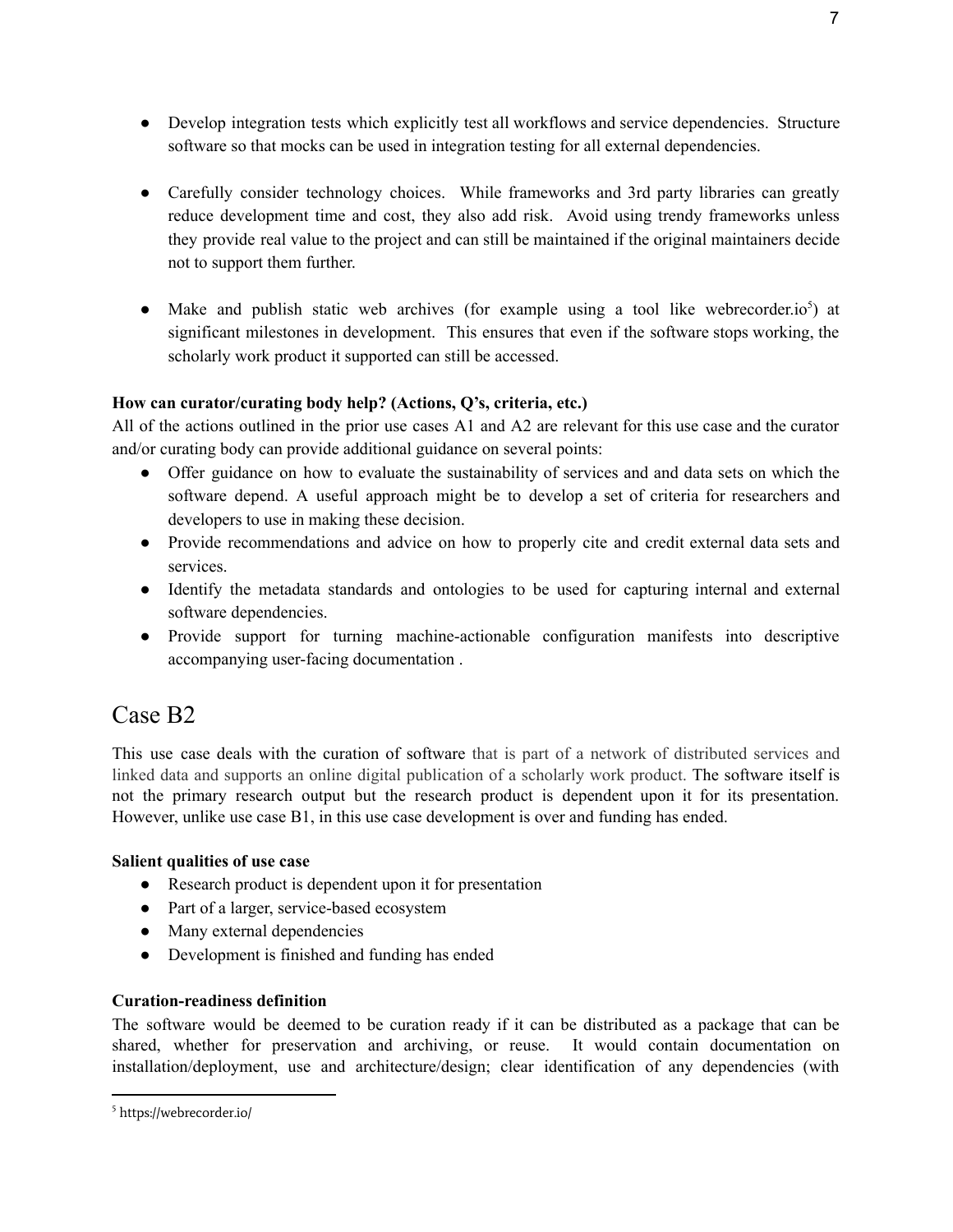dependencies included if possible), unit tests, and identification of all contributors to the development of the software, including individuals who participated in its design and testing as well as the actual coding.

### How to increase curation-readiness

This use case has the same needs as B1 but if the recommendations in that use case were not taken into account and addressed prior to funding ending, curation options may be significantly limited.

The primary goal should be ensuring that the digital publication/scholarly work product that the software is responsible for presenting can continue to be accessed and reproduced.

Additional considerations:

- Use an application such as webrecorder.io to make an archive of the digital publication as it functioned at the end of the project funding.
- Preserve the pages of the publication as they appear at the end of project funding in the Internet Archive Wayback machine<sup>6</sup>.

If possible, interview the developers and researchers to identify which aspects of the infrastructure supporting the digital publication may be most important to document and try to preserve in order to reproduce the research and its representation.

### How can curator/curating body help? (Actions, Q's, criteria, etc.)

All of the points of prior use cases (A1-B1) are applicable to this use case. Additionally, help provide vocabulary and standards to use to describe static representations of the software and publication and identify repositories in which these artifacts may be preserved.

### Case C1

This use case is an example in providing outside researcher access to historic software from a collecting repository with a mission to preserve and present for posterity the artifacts and stories of the Information Age. The essential question concerning access is how much support can the institution provide a researcher? Just the bits or an emulated environment? Additionally, what level of effort do we engage in to guarantee the integrity of the historic software. Have we disk imaged it correctly or used another method of preservation that we can guarantee the authenticity of the software artifact over time?.

### Salient qualities of use case

- Legal implications of access to licensed content where the collecting institution does not own the content. The majority of mass produced software is not owned by the person or institution who purchased it. The purchase only gave the purchaser a license to use the software. Therefore the repository does not have the right to freely provide access once the software artifact is donated to the repository. Can we make duplicate copies for preservation purposes?
- Technical issues either 'imaging' the original disk or providing access in original environment.
- Access issues around how much curatorial or archival support is provided to internal and external researchers and users.

<sup>6</sup> <https://archive.org/web/>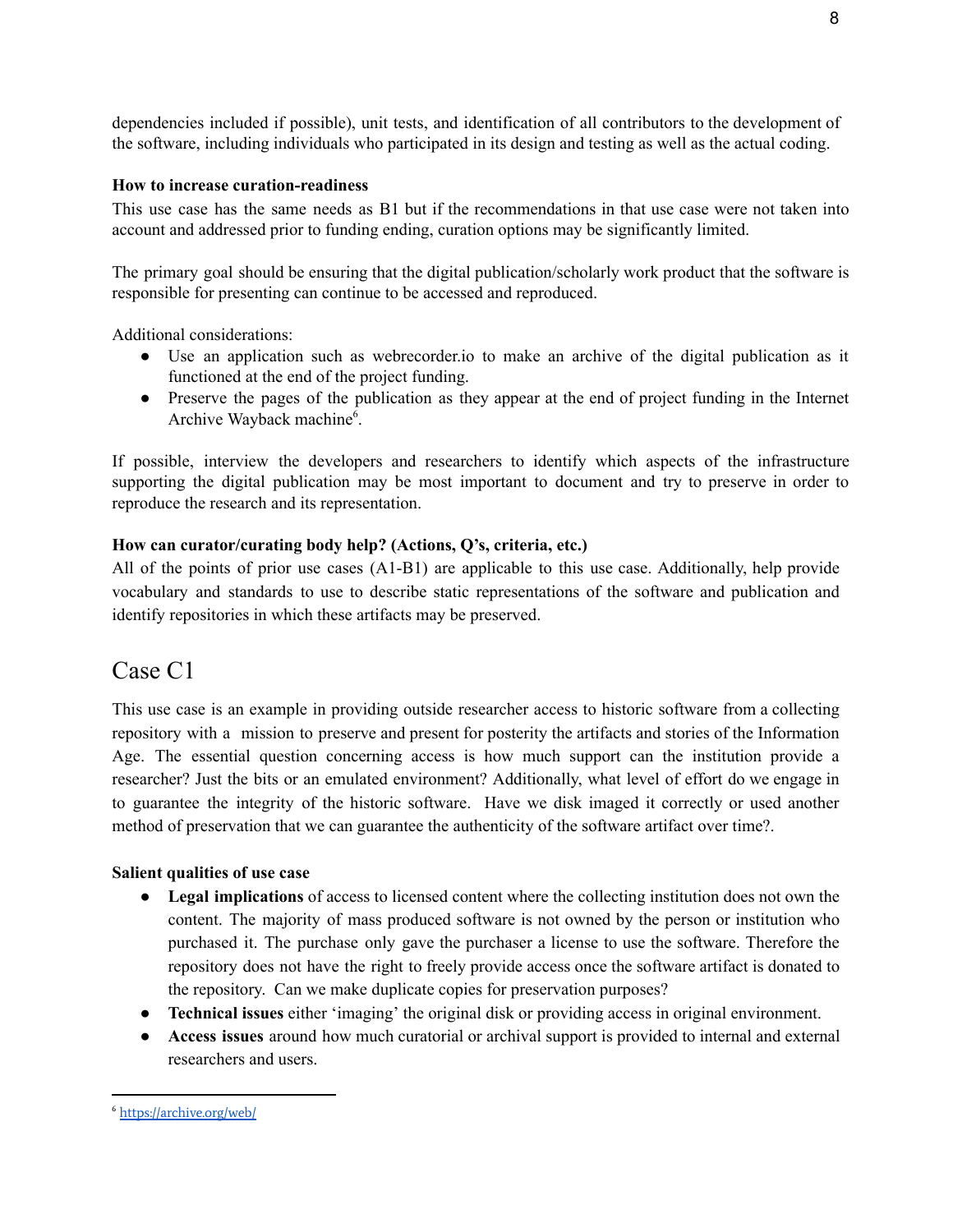#### Curation-readiness definition

Curation ready defines the collecting repository's ability to legally and technically deliver historic software to a researcher. Along with metadata to support preservation and discoverability. It does not guarantee that the provided software will be accessible in a rendered environment but the repository should be able guarantee the authenticity of the code, that is that the bits have not been changed or altered from what was originally collected.

#### How to increase curation-readiness

The more resources we can provide up front for preservation and curation at the time of acquisition will greatly enhance our ability to provide access in the future. Technical actions such as 'imaging' the media and having a stable digital repository that is able to preserve the software are critical. Creating robust metadata records for description and discoverability will increase curation-readiness. Working to exploring licensing or other legal agreements that allow historical software (with no commercial viability) to be widely available online.

The above are the basics, taking it one step further we would provide an emulation environment along with enhanced disk image quality control to guarantee usability. As well as engaging in curatorial research to explore the reasons for the software's creation and previous use(s). In other words create a 'biography' of the software. This curatorial research may also include oral histories of the creator(s), videotaped demonstrations of working software, blog posts, or academic papers. All the questions under Case D2 concerning devising a Software Curation Profile are relevant.

#### How can curator/curating body help? (Actions, Q's, criteria, etc.)

Create best practices that can be followed by multiple institutions to streamline both preservation activities and make research availability quicker and easier. Best practices may include controlled vocabularies, providing basic emulation platforms or dependencies that can be shared online among institutions.

Work collaboratively on gaining licensing agreements with producers to grant access to non-commercially viable software for historic research. Provide access to printed materials such as manuals and user guides for historical software including allowing sharing of digitized copies between institutions and the the sharing robust metadata to enhance discovery and curation-ready materials.

### Case D1

A federal institution wanted to preserve and make accessible the software they developed from 1964 forward as a part of their institutional archives. Significant work was required to locate existent copies and compile contemporaneous documentation because software and software documentation was not included in record retention policies. Documentation was supplemented with oral histories with developers.

#### Salient qualities of use case

• Not under copyright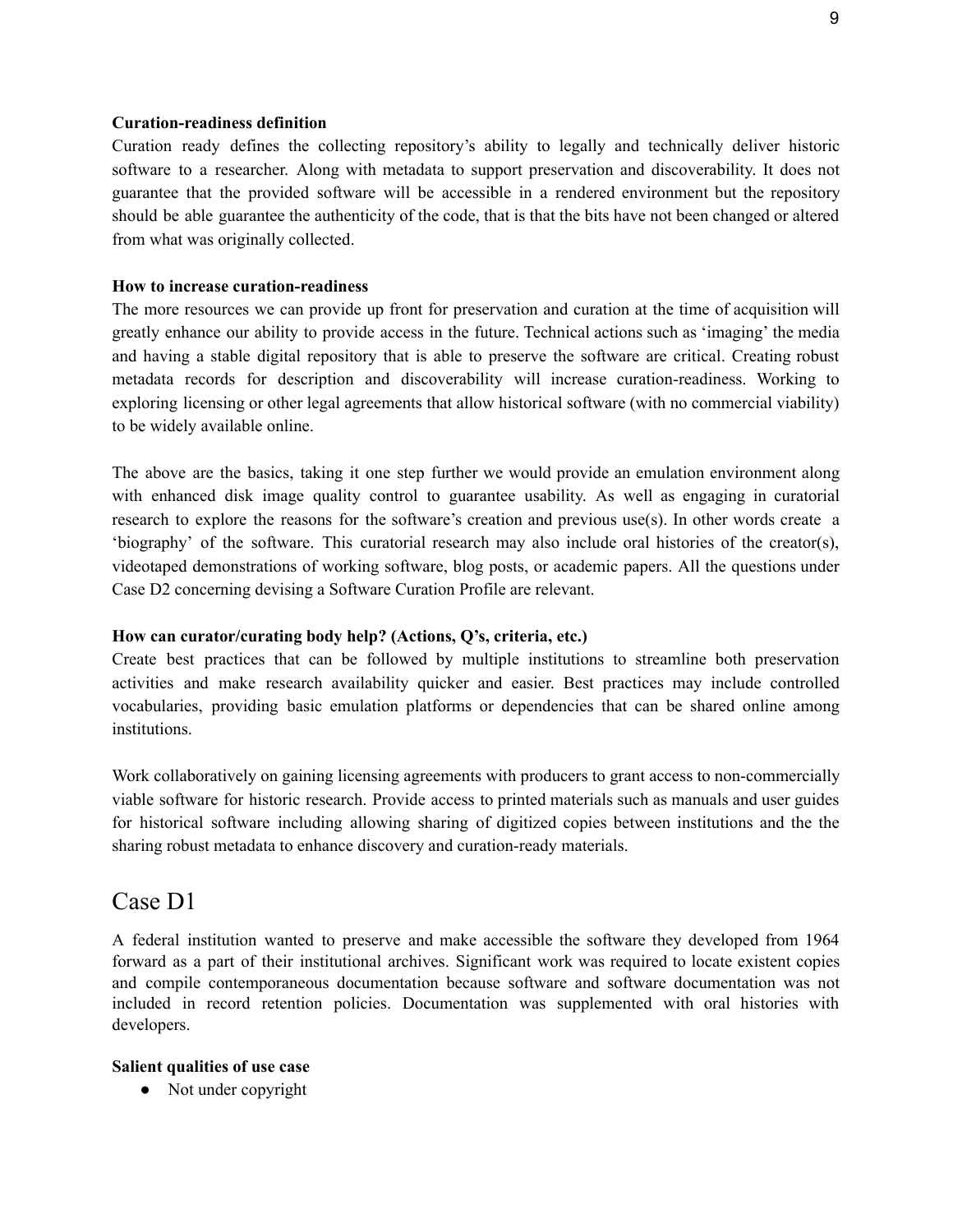- Necessary in order to preserve institutional history
- Difficulties locating source code, executables, and documentation
- Curation takes place at the end of development

### Curation-readiness definition

A software artifact, either executables or code, is deemed curation ready when it can be shared and executed on present-day devices and when metadata to support preservation and discoverability is created and stored along with the artifact. Documentation of the history of the artifact ought to also be created in order to assist in future exhibition or display.

### How to increase curation-readiness

This use case has many similar needs as C1, but it is distinct because curation-readiness in this case means that the software can be executed on present-day devices. Because the majority of the labor for preservation in this use case was performed decades after the initial development, the most important characteristic that determines curation-readiness for a software artifact in this use case is that the artifact and related documentation can be located. Increasing curation-readiness, thus, requires ensuring the record retention policies explicitly include software artifacts and documentation related to the development, implementation, and use of said artifact.

Furthermore, where possible, it is desirable to move the preservation and/or curation workflows closer to the point of development. While it is possible to disk image and preserve some of the software artifacts located years after initial development, physical media does degrade past repair.

### How can curator/curating body help? (Actions, Q's, criteria, etc.)

Although the use case is significantly different from A1 and A2, the actions listed in those use cases would further assist the curation-readiness of this use case, except the action related to licensing and copyright.

### Case D2

This use case considers legacy software collected as an institutional asset. In this case, both the software itself and related documentation (user manuals, technical reports) provide distinct informational value. Materials may be useful for a wide-range of scholarly endeavors, including: research on institutional histories (e.g., government-funded academic computing research programs), biographies (e.g., notable developers and/or contributors of software), socio-technical inquiries (e.g., extinct programming languages, implementation of novel algorithms), and educational endeavors (e.g., reconstruction of software).

### Salient qualities of use case

- Hybrid collection of materials, spread across different domains and formats
- Software may or may not be accessible on magnetic media
- Paper printouts of source code, user manuals, requirements definitions, data dictionaries
- Wide range of possible uses and users for material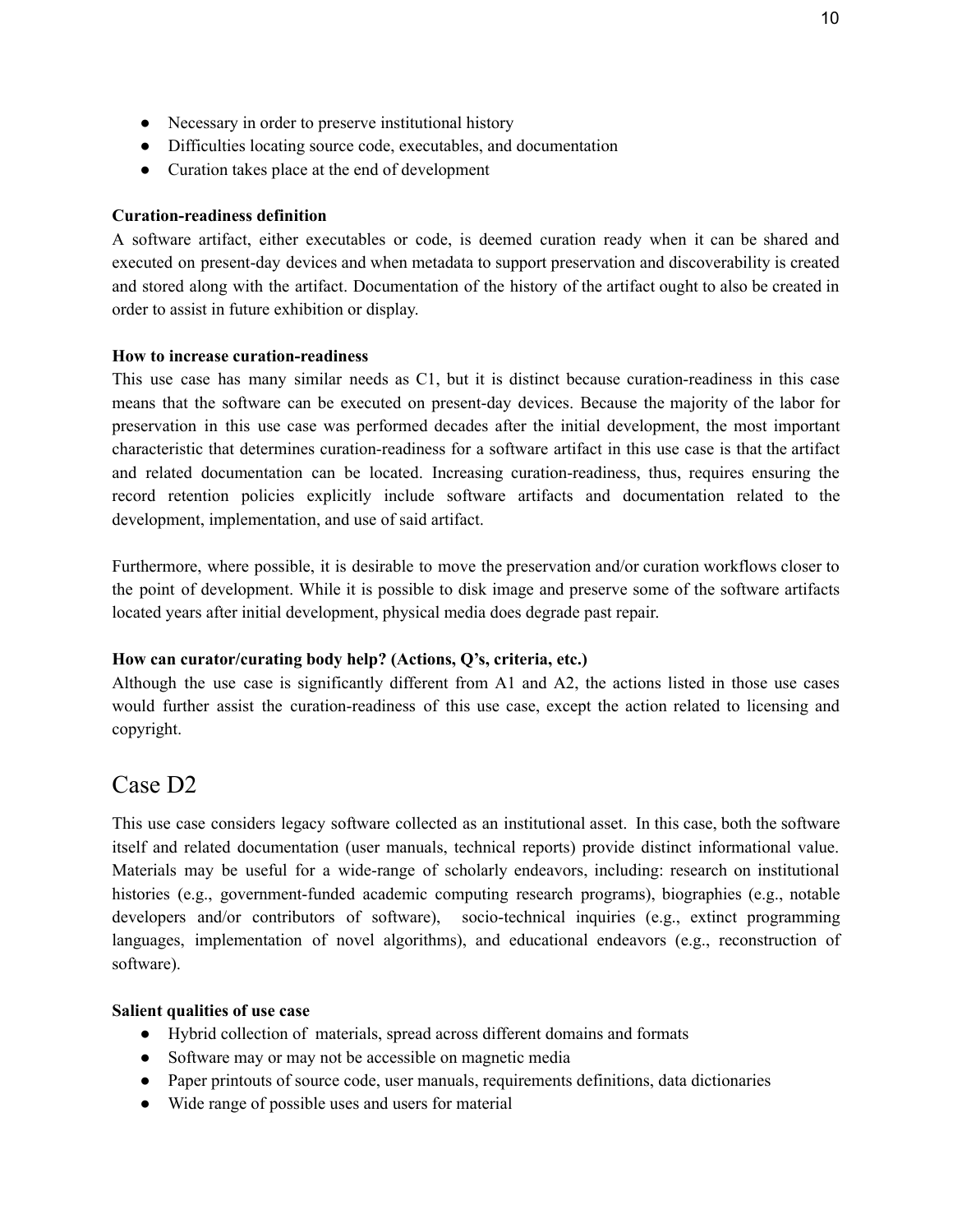• Significant aspect of curation is assembling context for software

### Curation-readiness definition

Assembled software and related documentation that is ready to be discovered, interpreted, cited, and made accessible. In this use case, curation of materials most likely begins after creation. Thus, increasing curation-readiness is functionally equivalent to the actions that a curating body might take on a set of materials.

### How to increase curation-readiness

*Identify and assemble relevant materials.* A significant challenge with this use case lies in the assembling of relevant materials to provide necessary context for meaningful access and use of materials. Inventorying potential materials of interest that have some relationship to the software may be a useful starting point. Established appraisal criteria can be used to guide decisions about selection of materials for access and long-term retention. Finally, identifying custodians and stakeholders, either at or outside of the institution, will help ensure proper transfer of materials and rights management issues, where applicable.

*Describe and catalog materials.* Curation-readiness can be increased by thoroughly describing and cataloging selected materials, including relationships between documents. Although the software itself may not be accessible, providing access points through description to the accompanying materials (i.e., printouts of source code, technical requirements documentation) may provide ample and sufficient context for use. A potential area ripe for further exploration is exploring different access scenarios for users of hybrid collections.

*Digitize and OCR paper materials.* Paper printouts of source code and related documentation can be digitized according to established best practice workflows. The use of optical character recognition (OCR) programs produces machine-readable output, enabling indexing of content for discoverability and/or textual transcriptions. The latter option can make historical source code more portable for use in simulations or reconstructions of software...

*Migrate media.* Legacy software may reside on unstable media. In cases where access to the software itself is desirable, migrating and/or extracting media contents (where possible) to a more stable medium is recommended.

### How can curator/curating body help? (Actions, Q's, criteria, etc.)

A recommended curatorial strategy is to devise a Software Curation Profile for a set of materials, prompting the capture of valuable contextual information through documentation.

The following questions provide some guidance for creating Profiles:

- *Who created the software? For what purpose and function?*
- *Who used the software? For what purpose and function?*
- *What user documentation accompanied the software? (e.g., user manuals)*
- *How was the software intended to be used?*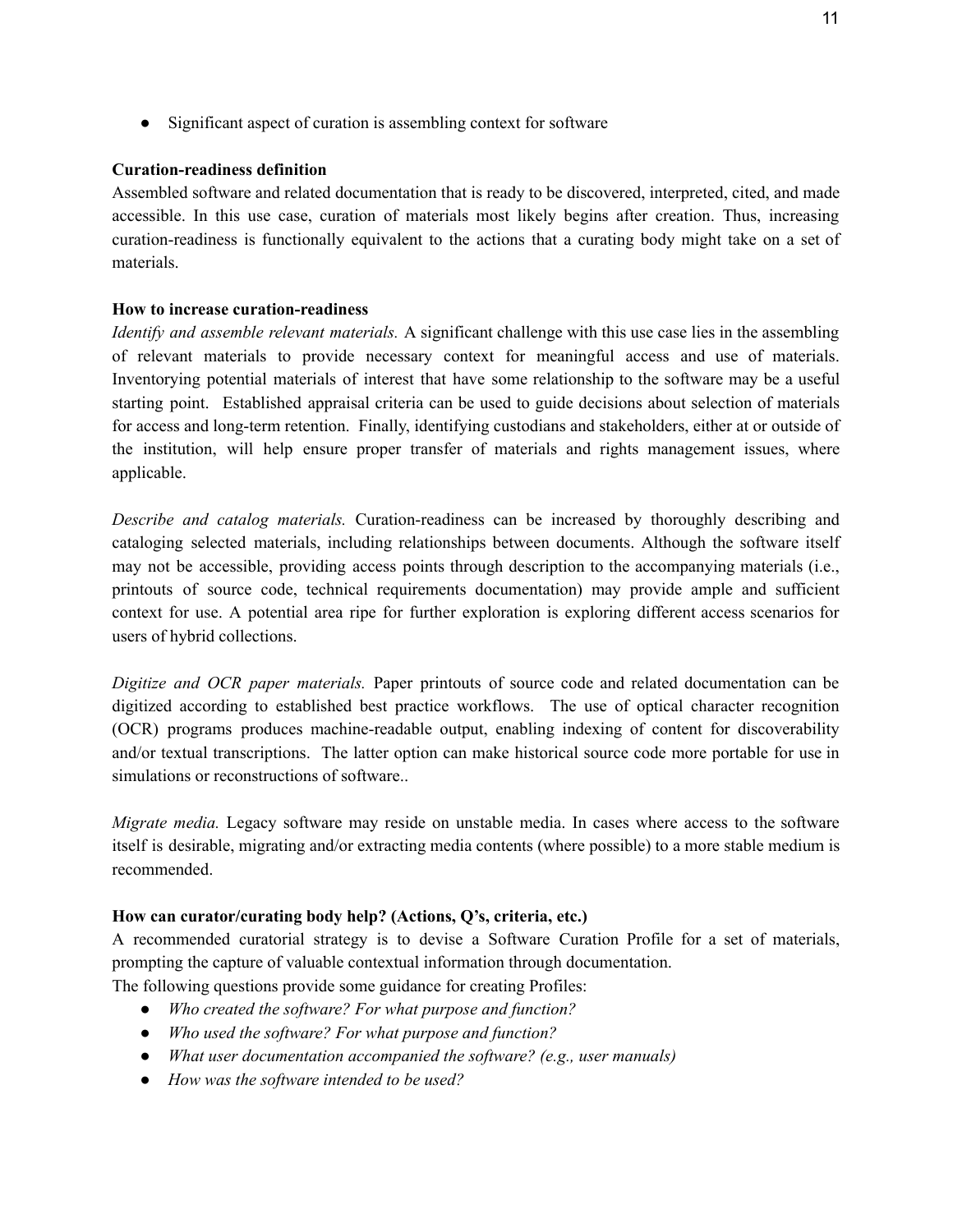- *What programming language is the software written in? What are the dependencies? What was the original computing environment?*
- *Where did materials originate? How were they assembled?*

# Discussion and Comparison

In order to compare across use cases, Table 1 shows a generalized set of preservation requirements extracted from the use cases themselves. The importance of each requirement is then listed for each use case. Table 2 shows a generalized set of curation-readiness actions along with the importance of that action to each use case. The importances shown in Tables 1 and 2 represent a subjective and idealized but grounded view of what we (the authors) consider important for each use case.

Although there are significant differences in some of the details of research vs non-research (i.e., museum/archival) use cases (A1 to B2 vs everything else), we can see from Table 1 that the most important characteristics that should be considered for software preservation across use cases are:

- The need for documentation. This is highly important as it gives specific details of the software in the particular use-case. These details are (in part) what allows the understanding and re-use/re-execution of the software
- Licensing issues. Identifying the terms under which software can be made available and actually attaching those terms explicitly to software are deemed highly important for the large majority of cases.
- The need for crediting contributors is deemed highly important for the large majority of use cases.
- The need for a ready-to-build or ready-to-run package. In combination with documentation, having a package that can easily be run or built at least on one computer system would make the package more easily preservable (subject to the specifics of the use case).

The above findings are important but unsurprising. The first two bullets confirm what has been previously stated in the literature. The third bullet point has not often been emphasized as an important part of software preservation but without established practice of crediting those who contributed to the creation of software (and it's preservation), there is less incentive to adopt curation-ready practices. The final bullet point represents a common-sense result that is difficult to attain in practice and as a result of the particularities of each use case, general statements on how to achieve it do little to help the situation. However, by analyzing the findings in the context of the research vs non-research use cases, we can gain a deeper insight into how the ready-to-build or ready-to-run goal can be addressed for classes of use cases.

In the research use cases, following development best-practices where possible is deemed highly important. This is because these practices are largely a result of established (open source) software engineering practice which, on paper at least, address many of the issues that make preservation difficult (e.g., lack of documentation, source code management, testing, use of difficult or costly to obtain dependencies, lack of automation and configuration management for robust deployment, etc). These practices are obviously not applicable to the cases where software development has ceased.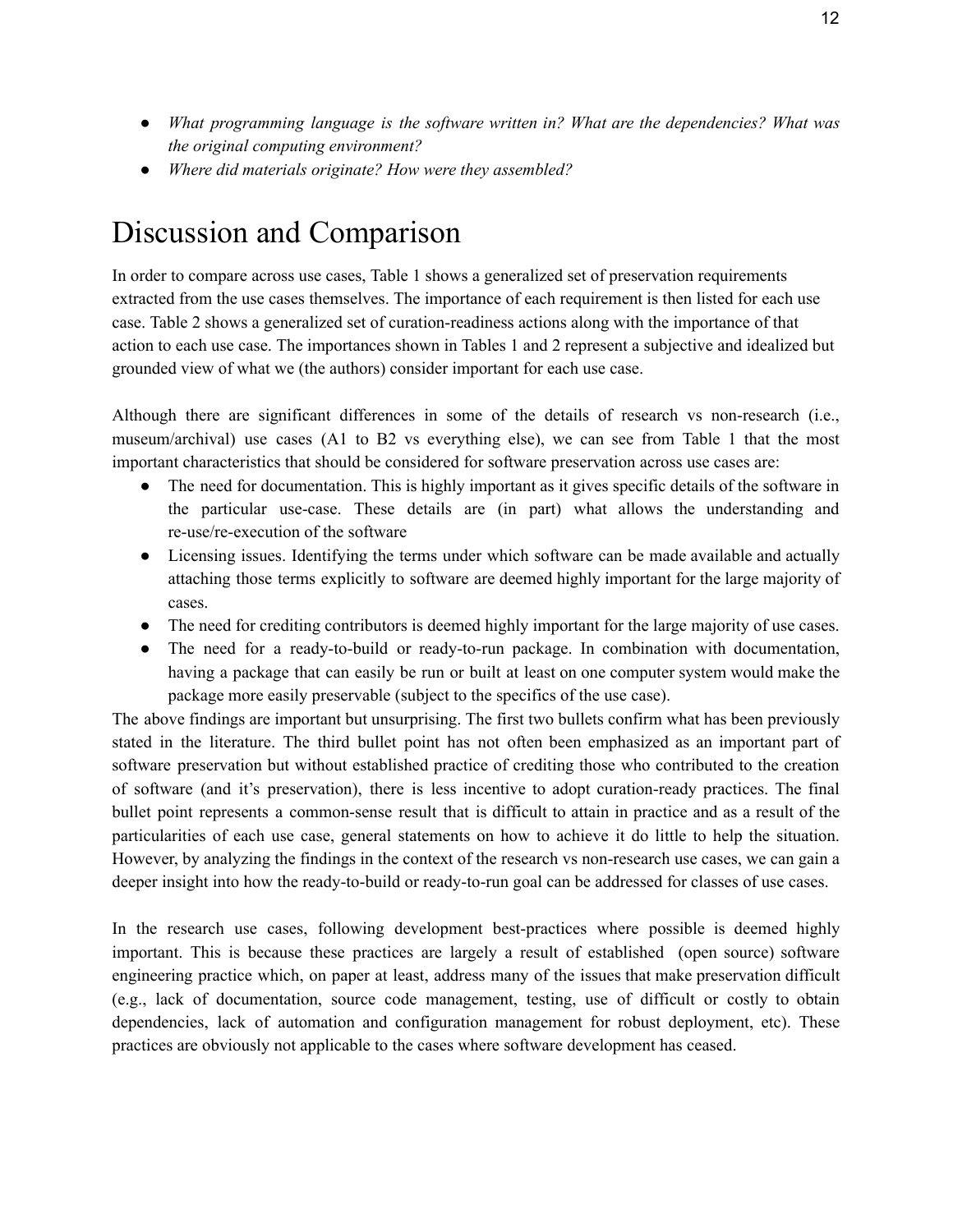### Table 1: Importance of preservation requirements across use cases. Cases A1 to B2 are from the research perspective. The remaining cases involve software from the museum/archival perspective.

 $\bullet$  = highly relevant/important  $\bullet$  = somewhat relevant/important  $\bullet$  = little relevance/importance blank = not relevant or not applicable

| Reqs.<br>>       | Follow development best<br>practices                                                                                        | Document                                                    | Manage<br>Dependencies                   |                         | Package the software to enable redistribution $\&$ re-execution |                                                      |                                           |                                                                           |  |
|------------------|-----------------------------------------------------------------------------------------------------------------------------|-------------------------------------------------------------|------------------------------------------|-------------------------|-----------------------------------------------------------------|------------------------------------------------------|-------------------------------------------|---------------------------------------------------------------------------|--|
| Use<br>Case<br>V | Version control,<br>documentation; portability;<br>unit $\&$ integration tests;<br>non-proprietary platforms &<br>libraries | Purpose,<br>usage,<br>API <sub>s</sub><br>dependen-<br>cies | Explicitly<br>version<br>and/or<br>track | Keep<br>local<br>copies | Attach<br>licenses<br>(once)<br><i>identified</i> )             | Use virtual<br>machines,<br>containers.<br>emulators | Create ready<br>to build / run<br>package | Use configuration<br>management and<br>automated<br>deployment<br>methods |  |
| A <sub>1</sub>   |                                                                                                                             |                                                             |                                          | $\bullet$               |                                                                 | $\Omega$                                             |                                           | €                                                                         |  |
| A2               |                                                                                                                             |                                                             |                                          | $\bullet$               |                                                                 | $\Omega$                                             |                                           |                                                                           |  |
| B1               |                                                                                                                             |                                                             |                                          | $\bullet$               |                                                                 |                                                      |                                           |                                                                           |  |
| B2               |                                                                                                                             |                                                             |                                          | $\bullet$               |                                                                 |                                                      |                                           |                                                                           |  |
| C <sub>1</sub>   |                                                                                                                             |                                                             |                                          |                         |                                                                 | $\bullet$                                            |                                           |                                                                           |  |
| D1               |                                                                                                                             |                                                             |                                          |                         |                                                                 |                                                      | $\bullet$                                 |                                                                           |  |
| D2               |                                                                                                                             |                                                             |                                          |                         |                                                                 | $\bullet$                                            |                                           |                                                                           |  |

### Table 1 (cont'd.)

| Reqs.<br>$\geq$       | Make and<br>publish<br>static<br>archives     | Credit all<br>contributors | Collect &<br>package ancillary<br>documentation | Evaluate<br>sustainability<br>policies and<br>long-term viability | Legal / Contractual                                                           |                                                                                    |                                     |
|-----------------------|-----------------------------------------------|----------------------------|-------------------------------------------------|-------------------------------------------------------------------|-------------------------------------------------------------------------------|------------------------------------------------------------------------------------|-------------------------------------|
| Use<br>Case<br>$\vee$ | Web page,<br>screenshots,<br>video<br>capture |                            | Printed material,<br>associated<br>publications |                                                                   | Handle archiving<br>of commercial<br>code, copy<br>protection bypass,<br>etc. | Identify the terms<br>under which<br>software can /<br>should be made<br>available | Secure<br>re-distribution<br>rights |
| A1                    |                                               |                            | $\Omega$                                        | $\bullet$                                                         | $\bullet$                                                                     |                                                                                    |                                     |
| A2                    |                                               |                            | $\mathbf O$                                     |                                                                   | $\bullet$                                                                     |                                                                                    |                                     |
| B1                    | $\bullet$                                     |                            | $\Omega$                                        |                                                                   |                                                                               |                                                                                    |                                     |
| B2                    |                                               |                            | $\Omega$                                        | $\bullet$                                                         |                                                                               |                                                                                    |                                     |
| C1                    |                                               |                            |                                                 |                                                                   |                                                                               |                                                                                    |                                     |
| D1                    |                                               | $\bullet$                  |                                                 |                                                                   |                                                                               | $\bullet$                                                                          | $\mathbf O$                         |
| D2                    | $\bullet$                                     | $\bullet$                  |                                                 | $\bf O$                                                           | O                                                                             | D                                                                                  |                                     |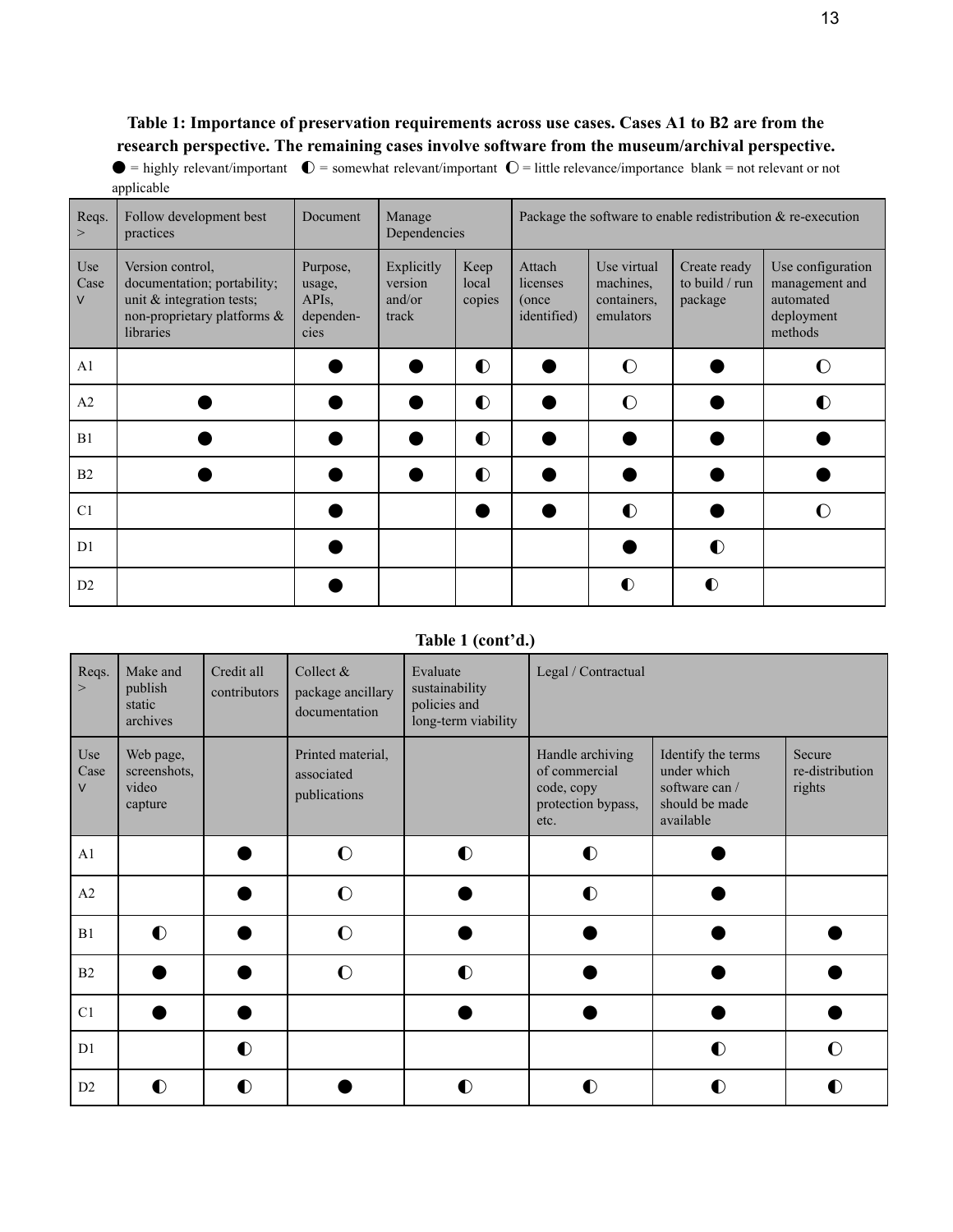### Table 2: Kinds of actions that can be taken, questions asked, or criteria met to address the requirements from Table 1. Cases A1 to B2 are from the research perspective. The remaining cases involve software from the museum/archival perspective.

 $\bullet$  = highly relevant/important  $\bullet$  = somewhat relevant/important  $\bullet$  = little relevance/importance blank = not relevant or not applicable

| Question<br>category<br>$\geq$ | Clarify<br>preservation<br>objectives and<br>audience | Identify the<br>purpose of<br>the software | Assist with<br>license<br>selection | Examine<br>software<br>granularity | Recommend<br>development<br>best practices | Identify tools<br>and ontologies<br>for dependency<br>tracking | Apply<br>workflow<br>capture tools | Identify<br>citation &<br>credit best<br>practices |
|--------------------------------|-------------------------------------------------------|--------------------------------------------|-------------------------------------|------------------------------------|--------------------------------------------|----------------------------------------------------------------|------------------------------------|----------------------------------------------------|
| Use Case<br>$\vee$             |                                                       |                                            |                                     |                                    |                                            |                                                                |                                    |                                                    |
| A1                             |                                                       |                                            |                                     | $\mathbf C$                        |                                            | $\Omega$                                                       | $\bullet$                          |                                                    |
| A2                             |                                                       |                                            |                                     | $\mathbf C$                        |                                            | $\bullet$                                                      | $\Omega$                           |                                                    |
| B1                             |                                                       |                                            |                                     |                                    |                                            |                                                                |                                    |                                                    |
| B2                             |                                                       |                                            |                                     |                                    |                                            |                                                                |                                    |                                                    |
| C1                             |                                                       |                                            |                                     | $\bullet$                          | $\Omega$                                   | $\Omega$                                                       |                                    |                                                    |
| D1                             |                                                       | $\bullet$                                  |                                     |                                    |                                            |                                                                |                                    |                                                    |
| D <sub>2</sub>                 |                                                       |                                            | $\bullet$                           | $\bullet$                          |                                            | $\bullet$                                                      |                                    |                                                    |

In contrast, the use of virtual machines, containers, or emulators is applicable to all cases. Nevertheless, there were differences between the cases on how important these technologies are to achieve the preservation goals. For cases where development had ceased or for highly complex research software, packaging up software into a (nearly) ready-to-run package is deemed highly important whereas it was not as important for simpler cases or cases where old hardware/software environments are still available.

Dependency management showed some interesting commonalities and differences between use cases. From Table 1, explicitly versioning and/or tracking dependencies is critical for the research-oriented cases, as one would expect, due to the intensive software development work involved. Since software development usually has ceased, the archival perspective cases do not emphasize tracking dependencies. Keeping local copies of dependencies is deemed somewhat important for the research cases. This is because during development, dependencies for compiling the software are more readily available compared to some time after development has ended. The museum/archival cases deemed this facet not applicable due to the assumption that software (especially commercial software) generally comes with the majority of the difficult-to-obtain dependencies. C1 is the exception due to the increased focus on software that can actually be executed vs the other museum/archival cases where execution is not as critical. In Table 2, even the cases that deemed dependency tracking as highly relevant in Table 1 do not place a large importance on tools or ontologies to do so. This suggests that having formal tools to track dependencies is less important that simply tracking them in *some* way.